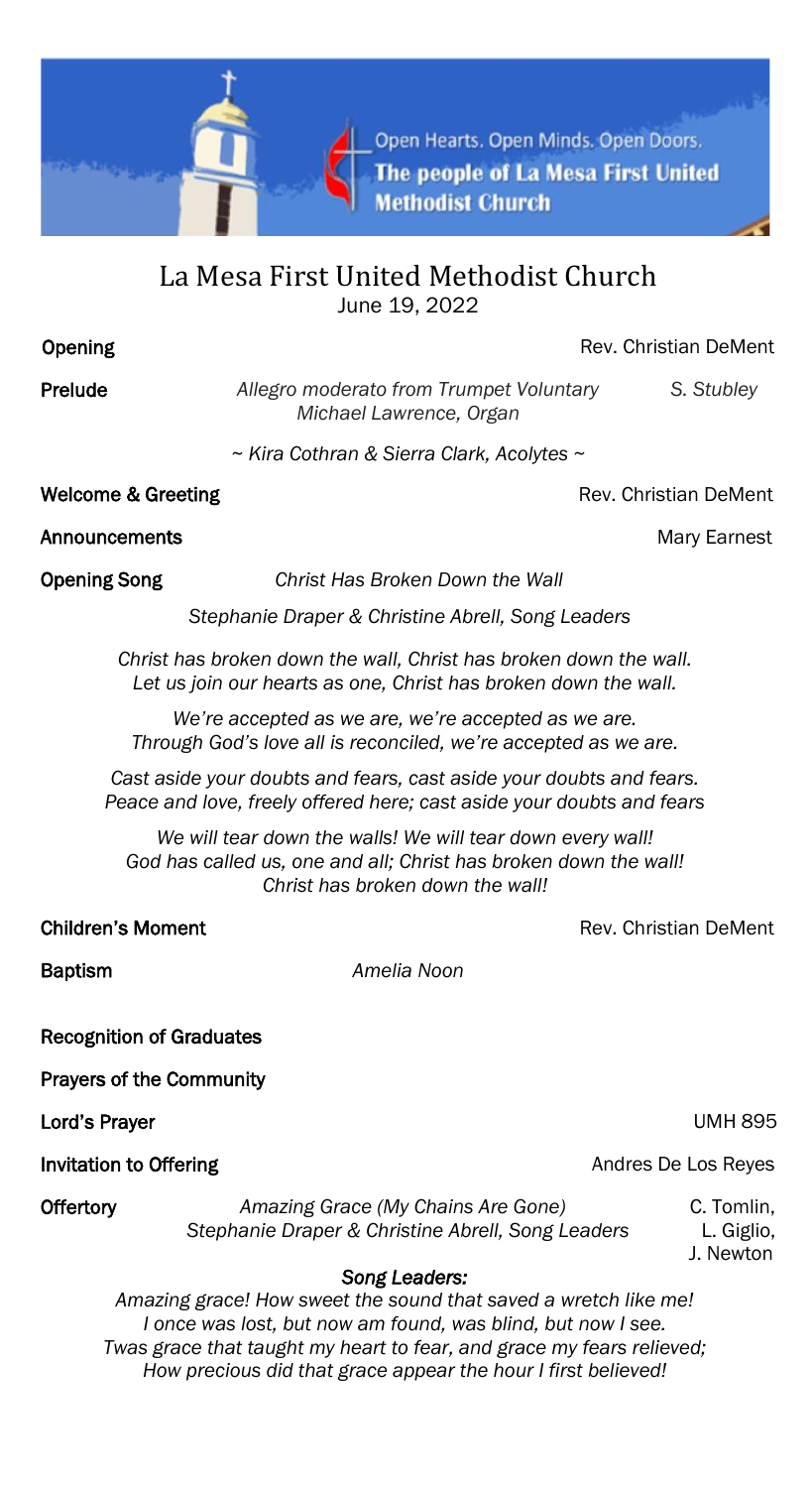|                                                                                                                                                                                                                                                                                                                                                                                                                                          | All:<br>My chains are gone, I've been set free.<br>My God, my Savior has ransomed me,<br>and like a flood, his mercy reigns;<br>unending love, amazing grace. |                              |
|------------------------------------------------------------------------------------------------------------------------------------------------------------------------------------------------------------------------------------------------------------------------------------------------------------------------------------------------------------------------------------------------------------------------------------------|---------------------------------------------------------------------------------------------------------------------------------------------------------------|------------------------------|
|                                                                                                                                                                                                                                                                                                                                                                                                                                          | The Lord has promised good to me, his word my hope secures;<br>He will my shield and portion be as long as life endures.                                      |                              |
|                                                                                                                                                                                                                                                                                                                                                                                                                                          | My chains are gone, I've been set free.<br>My God, my Savior has ransomed me,<br>and like a flood, his mercy reigns;<br>unending love, amazing grace.         |                              |
|                                                                                                                                                                                                                                                                                                                                                                                                                                          | - repeat -                                                                                                                                                    |                              |
| Offertory Prayer                                                                                                                                                                                                                                                                                                                                                                                                                         |                                                                                                                                                               | Andres De Los Reyes          |
|                                                                                                                                                                                                                                                                                                                                                                                                                                          | We invite you to use the church website or the Give+ app<br>on your smartphone for your offering today.                                                       |                              |
| Scripture                                                                                                                                                                                                                                                                                                                                                                                                                                | Galatians 3:23-29                                                                                                                                             | Andres De Los Reyes          |
| Anthem                                                                                                                                                                                                                                                                                                                                                                                                                                   | <b>One Thing Remains</b><br>(Your Love Never Fails)<br><b>Chancel Choir</b>                                                                                   | Arr. by J. Rouse             |
| Sermon                                                                                                                                                                                                                                                                                                                                                                                                                                   | A New Distinction: No Distinction                                                                                                                             | Rev. Christian DeMent        |
| Hymn                                                                                                                                                                                                                                                                                                                                                                                                                                     | Lift Every Voice and Sing                                                                                                                                     | <b>UMH 519</b>               |
| Lift every voice and sing, till earth and heaven ring,<br>ring with the harmonies of liberty;<br>let our rejoicing rise high as the listening skies,<br>let it resound loud as the rolling sea.<br>Sing a song full of the faith that the dark past has taught us;<br>Sing a song full of the hope that the present has brought us;<br>Facing the rising sun of our new day begun,<br>Let us march on till victory is won.               |                                                                                                                                                               |                              |
| God of our weary years, God of our silent tears,<br>thou who hast brought us thus far on the way;<br>thou who hast by thy might led us into the light,<br>keep us forever in the path we pray.<br>Lest our feet stray from the places, our God, where we met thee;<br>Lest our hearts drunk with the wine of the world, we forget thee;<br>Shadowed beneath thy hand, may we forever stand,<br>True to our God, true to our native land. |                                                                                                                                                               |                              |
| <b>Benediction</b>                                                                                                                                                                                                                                                                                                                                                                                                                       |                                                                                                                                                               | <b>Rev. Christian DeMent</b> |

Postlude *Sonata 11, Mvt. 1* J. Rheinberger  *Michael Lawrence, Organ* 

*Thank you for worshiping with us this morning! Next week, please join us again in person at 9:30 am; on Facebook or YouTube for the Livestream; or either of those channels to view a recording on your own schedule. Check our e-newsletter for more information or go to lamesaumc.com.*